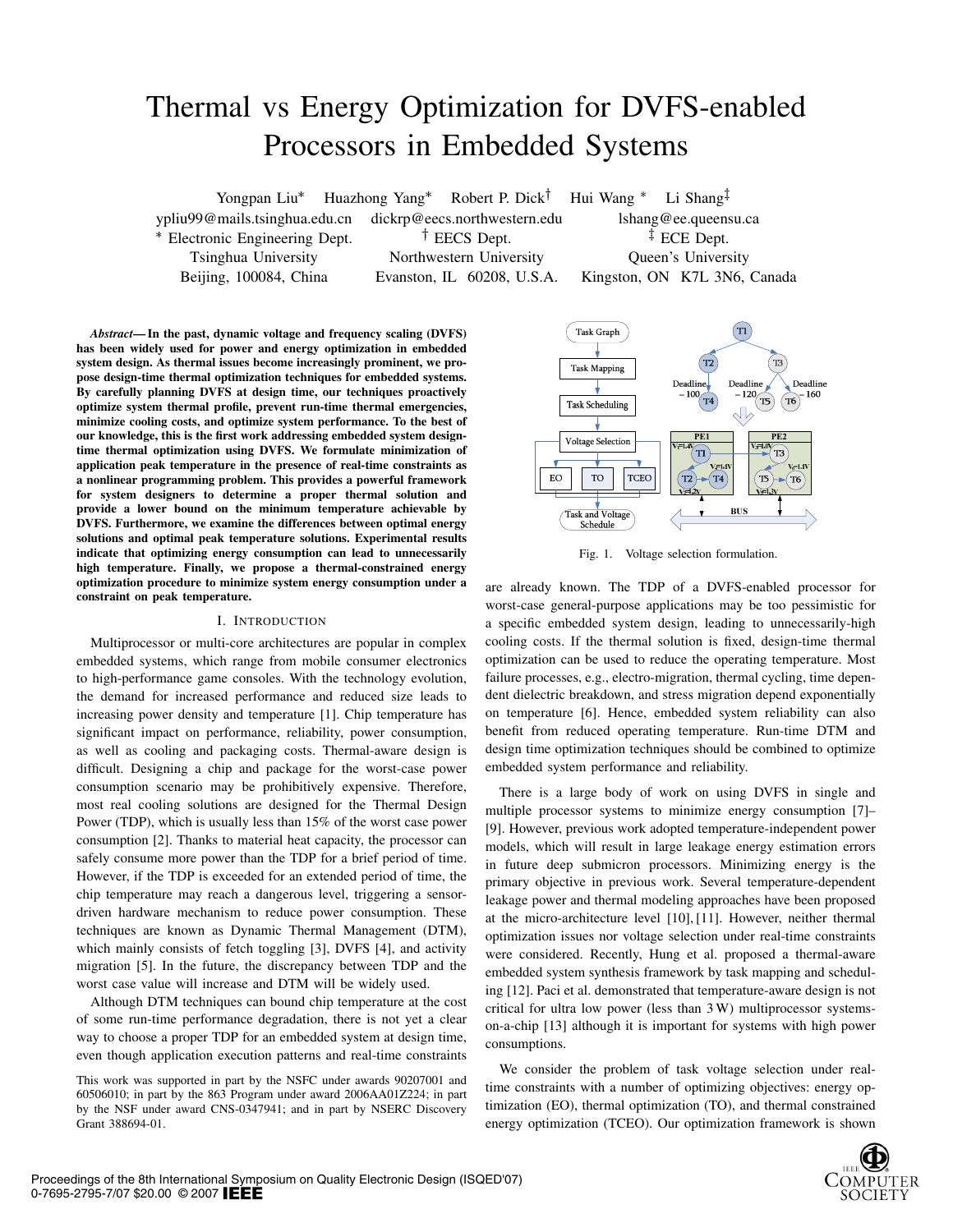in Figure 1. To our best knowledge, this is the first article to present a design-time optimization technique for real-time embedded systems that makes use of dynamic voltage and frequency scaling (DVFS) to minimize peak temperature. It should be noted that our method is general and can be used for high-performance as well as low-power systems. The problem can be solved by nonlinear programming [14]. The solution to this problem provides a lower bound on the minimum peak temperature that can be achieved by DVFS. Hence, it provides a reference for designers when determining a temperature constraint for use in optimization, e.g., temperature constrained energy minimization. We compare the proposed method with traditional energy optimization method and show that the results differ, i.e., the optimal energy solution does not generally have optimal temperature. However, the optimal temperature solution can be achieved with little energy overhead. When both energy and thermal metrics are considered in specific embedded systems, designers must choose a tradeoff between them. Finally, we present a temperature-constrained energy optimization formulation that may be used to avoid unnecessarily high temperature resulting from traditional energy optimizing procedures.

The paper is organized as follows. First, thermal-conscious systemlevel models are described in Section II. Thermal, energy, and temperature-constrained energy optimizing problems are formulated in Section III. Finally, experimental results are reported in Section IV.

#### II. MODELING METHODOLOGY

This section presents a modeling methodology for system-level energy and temperature analysis.

#### *II.A. System Model*

Multiprocessor system models can be placed in two categories: hardware and software. In this paper, hardware models specify multiprocessor systems consisting of various processing elements (PEs) such as microprocessors, DSPs, field programmable gate arrays (FPGAs), and application-specific integrated circuits (ASICs). PEs may support DVFS and are typically connected by communication units (CUs). When PEs exchange data, the CU in use consumes energy and introduces delay. We denote the set of PE with  $\Psi$  and the set of CUs with  $\Gamma$ . We assume that a PE consists of  $m$  functional units,  $FU_j$ ,  $j \in 1, 2, \dots, m$ . The switched capacitance and leakage current for a functional unit in the presence of a particular input pattern, voltage, and temperature are  $c_{fu_i}$  and  $i_{fu_i}$ .  $\forall P_i \in \Psi$ , six PE-related parameters are known:

- $f_{\text{max}}$  is the peak operating frequency,
- $\bullet$   $V_{\text{max}}$  is the maximal operating voltage,
- $\bullet$   $V_{\text{min}}$  is the minimal operating voltage,
- 
- $\prod_{\text{I}}^{\text{T}}$  is the capacitance vector, and  $\prod_{\text{I}}^{\text{T}}$  is the leakage current vector, and
- $\mathbf{R}_{PE}$  is the thermal resistance matrix.

In software models, real-time applications on multiprocessor systems are often represented by task graphs,  $G = (V, E)$ , which are directed acyclic graphs composed of sets of  $N$ vertices  $\mathbf{V} = (v_1, v_2, \dots v_N)$  and sets of edges, **E**  $\{(v_i, v_j)$  an edge exists between  $v_i$  and  $v_j$ . As Figure 1 shows, each vertex,  $v_i$ , denotes a specific task, and each edge,  $(v_i, v_j)$ , represents a precedence relationship between two tasks. A deadline,  $dl^i$ , is associated with each leaf node,  $v_i$ . We denote the set or all

TABLE I LEAKAGE MODEL PARAMETERS FOR LOGIC AND MEMORY CIRCUITS

| Benchmark         | $^{\prime}\times10^{-4}$ . | $\alpha$ | 13     | $-\gamma$ | $\cdot$ (×10 <sup>-4</sup> )<br>В | μ     |
|-------------------|----------------------------|----------|--------|-----------|-----------------------------------|-------|
| c <sub>5315</sub> | 5.406                      | 1127.0   | 1669.5 | 2223.7    | 6.597                             | 5.691 |
| c6288             | 5.447                      | 1122.7   | 1670-1 | 2222.9    | 6.770                             | 5.692 |
| c7552             | 5.467                      | 1122.5   | 1671.0 | 2223.8    | 6.769                             | 5.692 |
| 16Kx32            | 2.867                      | 11774    | 1593.1 | 2162.7    | 20.037                            | 5.687 |
| 64Kx32            | 2.835                      | 1177.6   | 1592.0 | 2161.5    | 20.325                            | 5.687 |
| 2Mx32             | 2.824                      |          | 1591.6 | 21612     | 20.422                            | 5.687 |

leaf nodes as  $\Delta$ . The communication between tasks is modeled as a special task executed by a CU. Communication volumes are provided by the system-level synthesis framework. It should be noted that another type of precedence relationship may be introduced by task mapping and scheduling. Those constraints are recorded in the edge set,  $E'$ :

$$
\mathbf{E}' = \left\{ (v_i, v_j) \middle| \quad v_i \text{ and } v_j \text{ use the same PE or} \quad v_i \text{ and } v_j \text{ use the same CU} \quad (1)
$$

The set of all edges is denoted with  $\Upsilon = E \cup E'$ . A functional unit's switching probability for a given task is  $\theta_{f u_i}$ , which indicates the average percentage of transistors switching per cycle. The effect of the input vector effect on leakage current is represented by  $\omega_{fu}$ .  $\forall v_i \in \mathbf{V}$ , three technology parameters are defined:

- $\bullet$  *EC* is the task duration in cycles,
- <sup>T</sup> is the switching probability vector, and  $\int_1^T$  is the leakage factor vector.
- 

#### *II.B. Power and Delay Model*

In this section we derive the temperature dependent power model for DVFS-enabled PEs. The functional unit  $FU_j$ 's dynamic power consumption,  $p_{dfu_i}$ , can be calculated using the following formula [7]:

$$
p_{dfa_j} = \theta_{fu_j} c_{fu_j} V_{dd}^2 f \tag{2}
$$

where f is the processor operating frequency and  $V_{dd}$  is the supply voltage.

In the near future, subthreshold leakage and gate leakage will be the dominant types of leakage current [1]. The fundamental leakage current formulas for CMOS devices [10], [15], [16] can be used to derive an expression for functional unit leakage power:

$$
p_{\ell l u_j} = V_{dd} \omega_{\ell u_j} i_{\ell u_j} (AT^2 e^{\frac{\alpha V_{dd} + \beta V_{bs} + \gamma}{T}} + B e^{\mu V_{dd}})
$$
(3)

where  $A, B, \alpha, \beta, \gamma$ , and  $\mu$  are curve-fitting constants that depend on circuit type, process, and design. Using HSPICE, we simulate leakage currents for combinational logic circuits [17] and SRAM [18] benchmarks under different supply voltages, bias voltages, and temperatures in order to extract the leakage constants, which are shown in Table I. Temperature ranges from  $25^{\circ}$ C to  $110^{\circ}$ C; supply voltage ranges from 0.9 V to 1.4 V; and body bias voltage ranges from 0.0 V to -0.4 V. Using Equation 3, the average and worst-case leakage modeling errors are 1.3% and 6%, respectively, i.e., the leakage power for each functional unit can be accurately estimated. Experimental results show that leakage constants for different circuits synthesized using the same standard-cell library are quite similar. Therefore, we can use general constants to predict leakage for a particular library and process.

The dependence of a circuit's delay  $t$ , and thus operating frequency

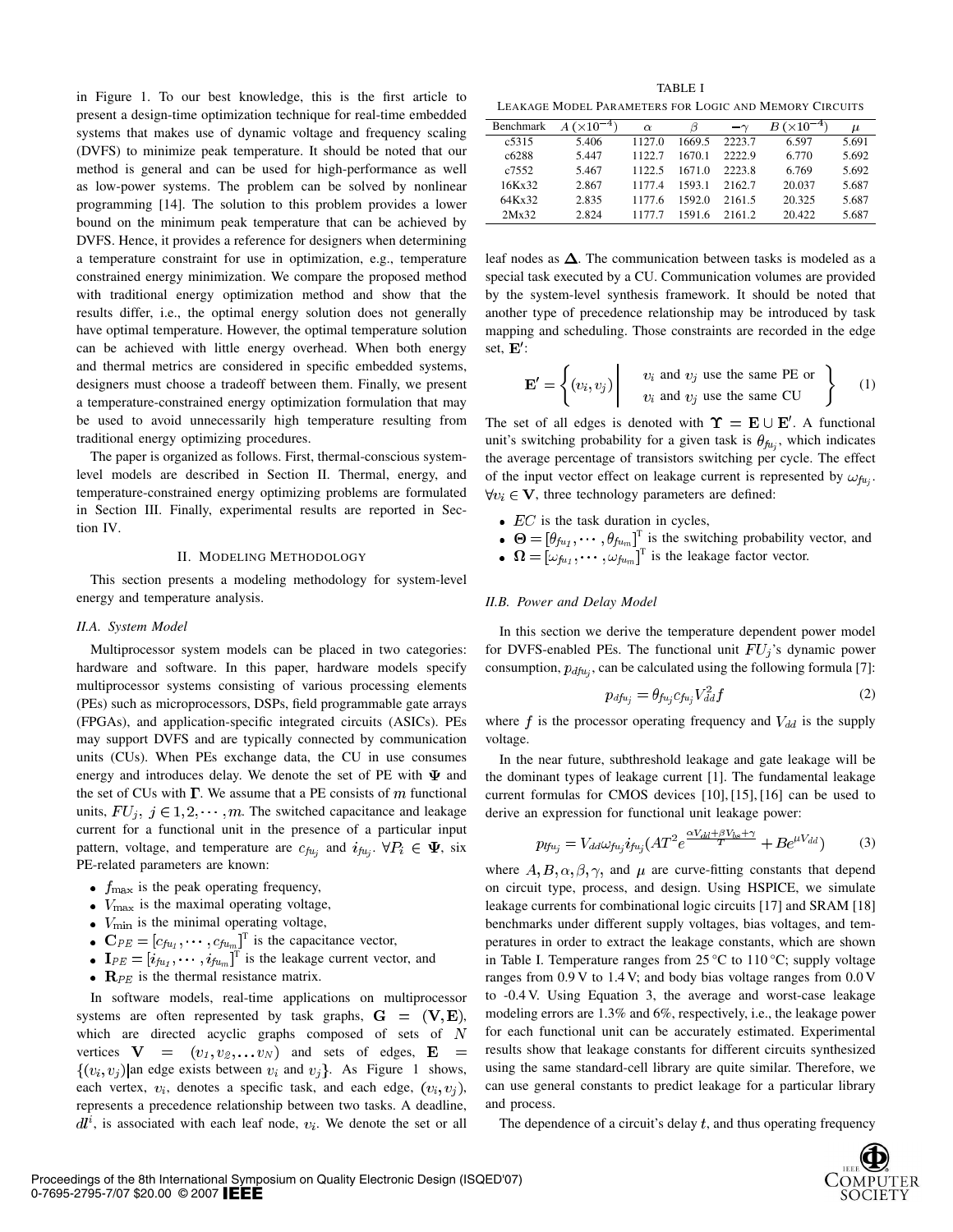$f$ , upon supply voltage is determined using the following formula [7]:

$$
f^{-1} = t = \frac{K}{(V_{dd} - V_{th})^{\sigma}}
$$
(4)

where the constant K is decided by logic depth and process and  $\sigma$ is a measure of velocity saturation.

# *II.C. Thermal Model*

According to heat transfer theory, heat flow can be modeled as follows:

$$
C\frac{d\mathbf{T}(t)}{dt} = \mathbf{A}\mathbf{T}(t) - \mathbf{p}\mathbf{U}(t)
$$
 (5)

where

- C is an  $n \times n$  diagonal thermal capacitance matrix,
- A is an  $n \times n$  thermal conductance matrix,
- $T$  is the temperature vector in which  $T_A$  is the ambient temperature,
- $T$  is the power vector, and
- $U(t)$  is a step function.

Note that solving this equation is analogous to  $RC$  circuit analysis. In steady-state thermal analysis, one estimates the thermal profile as time proceeds to infinity. Therefore, we can denote  $\lim_{t\to\inf} T(t)$  as T, allowing Equation 5 to be simplified as follows:

$$
\mathbf{p} = \mathbf{A} \times \mathbf{T} = \begin{bmatrix} a_{11} & a_{12} & \dots & a_{1n} \\ a_{21} & a_{22} & \dots & a_{2n} \\ \vdots & \vdots & \ddots & \vdots \\ a_{n1} & a_{n2} & \dots & a_{nn} \end{bmatrix} \times \mathbf{T}
$$

We denote the inversion of thermal conductance matrix  $A$  as  $R$ , the thermal resistance matrix. In multiprocessor systems, each PE may have a different cooling configuration and there are no direct heat transfer channels among PEs. The thermal resistance matrix  $\mathbf{R}_{PE}$ for each PE can be extracted automatically [19], [20]. In systemlevel optimization, estimation accuracy and speed are both essential. In the proposed approach, one thermal element is used for each functional unit. Therefore, it is straightforward to obtain the power vector  $\mathbf{p} = [(p_{lru_1} + p_{dru_1}), \cdots, (p_{lru_n} + p_{dru_n})]^T$ . However, if more accurate thermal profiles are needed, fine-grained thermal analysis can be used [19], [20].

## *II.D. Iterative Modeling*

Given initial dynamic and static power consumptions, each processor converges to a steady-state temperature under specific cooling and leakage model conditions. The temperature of a PE varies greatly depending on the currently-executing task. Therefore, traditional approaches lead to large estimation errors, which may result in suboptimal voltage selection. We propose an accurate iterative algorithm to calculate the steady-state temperature and power consumption. Lines 2–11 of Algorithm 1 show the iterative power and temperature calculation algorithm. Lines 3–6 calculate the dynamic and leakage power for each functional unit. Lines 7–10 do thermal analysis and update the steady-state temperature vector. The constant,  $\eta$ , is a userdefined integer specifying iteration count. In our experiments, the processor power vector  $p^{\eta}$  and steady-state temperature vector  $T^{\eta}$ converged with less than  $0.1\%$  iteration-to-iteration variation after four iterations.

Algorithm 1 power thermal iter( $p^0$ ,  $T^0$ )

1: Set initial temperature vector  $T^0$ 2: for  $i = 0$  to  $\eta$  do 3: **for** each functional unit  $FU_n$  in a PE **do**<br>4:  $p_{dfu_n}^j = calculate\_dyn(\theta_{fu_n}, c_{fu_n}, V_{dd})$ 4: 5: 5:  $p_{\hat{t}_{\mu_n}}^j = \text{calculate\_leak}(\omega_{\text{f}u_n}, i_{\text{f}u_n}, V_{dd}, V_{bs}, T_{\text{f}u_n}^j)$ <br>6: end for 7: **for** each functional unit  $FU_n$  in a PE do<br>8:  $T_{fu_n}^{j+1} = calculate\_temp(\mathbf{p}^j, \mathbf{R}_{PE})$ 8: 9: Update temperature for functional unit  $FU_n$ 10: end for 11: end for 12: Output temperature  $\mathbf{T}^{\eta}$  and power consumption  $\mathbf{p}^{\eta}$ 

#### III. FORMULATION

This section describes three voltage selection formulations based on thermal-conscious system models.

#### *III.A. Problem Formulation*

We have developed a system-level synthesis infrastructure [21] and use it to generate assignments and schedules. In this section we will focus on the voltage selection problem. The supply voltage vector, , for the task set should be optimized. Hence, the voltage selection problem can be expressed as follows:

Minimize 
$$
E_{tot}(\mathbf{v})
$$
 or  $T_{\text{max}}(\mathbf{v})$   
subject to  $f_{power, delay, temp}(\mathbf{v}) = 0$   
and  $g_{timing, temp}(\mathbf{v}) \leq 0$ 

The objective is to minimize either total energy,  $E_{tot}(v)$ , or maximum temperature,  $T_{\text{max}}(\mathbf{v})$ , during the execution of a task set on the embedded system, subject to constraints on other functions of voltages v. The non-linear equality constraints are derived from the power, thermal, and delay models in Section II. The inequality constraints describe the linear real-time constraints and an optional temperature constraint. Therefore, the problem may be formulated as a nonlinear programming problem and solved by either interior-point or active-set methods [14].

## *III.B. Thermal Optimization (TO)*

The formulation of the temperature optimization problem under real-time constraints follows:

|                | Minimize $\max(T^{i(\eta)})$                                                                              |
|----------------|-----------------------------------------------------------------------------------------------------------|
| c1             | $exec^i = EC^i/f$                                                                                         |
| c2             | $\mathbf{p}^{\eta}, \mathbf{T}^{\eta} = power\text{-}thermal\text{-}iter(\mathbf{p}^{0}, \mathbf{T}^{0})$ |
| c <sup>3</sup> | $start^{i} + exec^{i} \leq start^{j}, \ \exists (v_i, v_j) \in \Upsilon$                                  |
| c4             | $start^i + exec^i \leq dl^i, \ \exists v_i \in \Delta$                                                    |
| c <sub>5</sub> | $start^i \geq 0$                                                                                          |
| cб             | $V_{dd}^{min} \leq V_{dd}^i \leq V_{dd}^{max}$                                                            |

The optimization variables for this problem are the task execution times  $exec^i$ , the task start times  $start^i$ , and the operating voltages  $V_{dd}^{i}$ . The optimization objective is to minimize the maximum temperature of all tasks. For each task, constraint *c1* is based on the delay model, which indicates the relationship between execution time and supply voltage. Constraint *c2* describes the iterative relationship between power and temperature. It is determined with Algorithm 1. Constraint *c3* gives the task set's precedence relationships, which are introduced by data dependencies and resource conflicts. Constraint

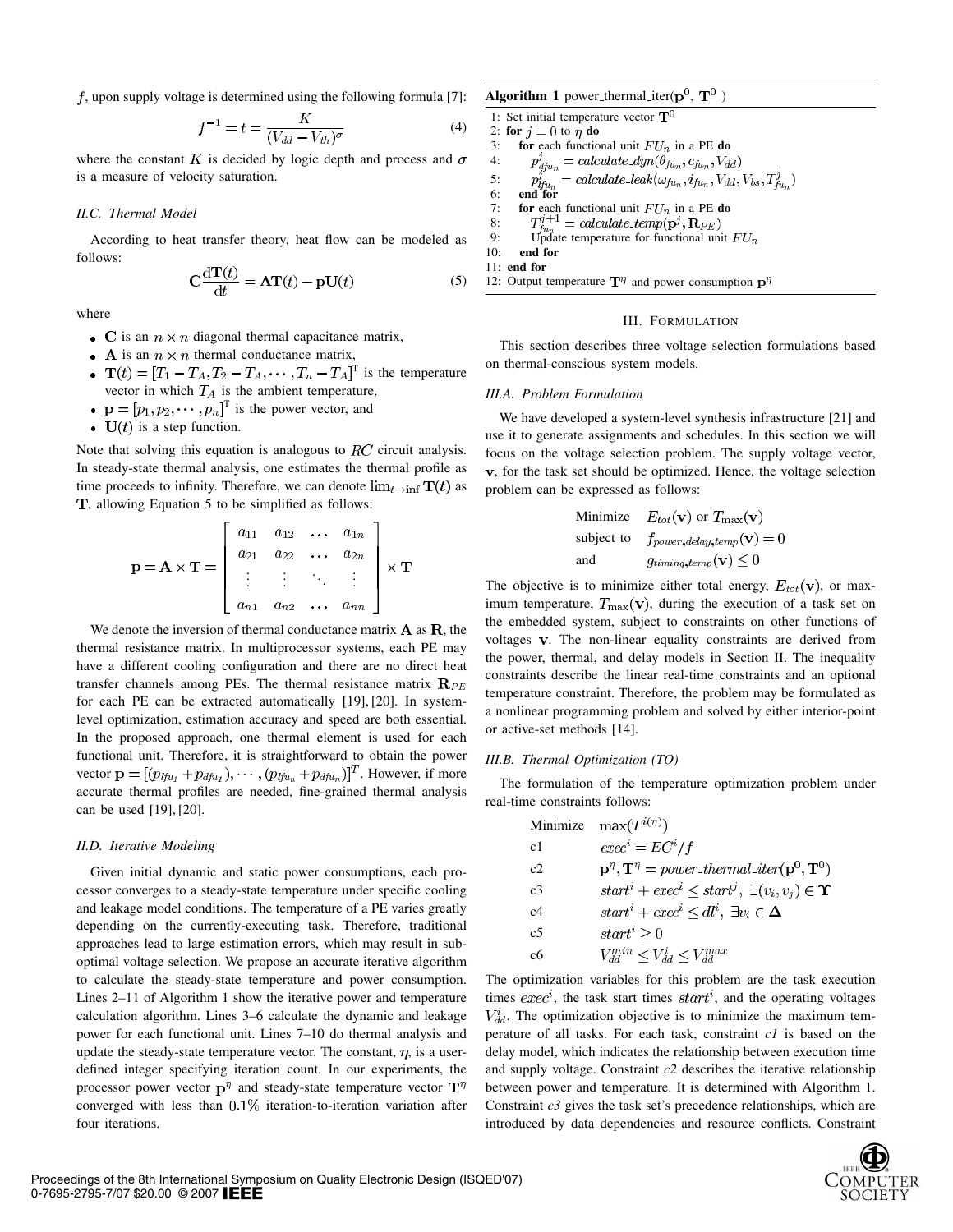*c4* enforces task deadlines. Constraint *c5* and *c6* bound the ranges of start times and voltages.

# *III.C. Energy Optimization (EO)*

In this problem variant, the goal is to minimize the total execution energy of all tasks by controlling processor voltages subject to the same constraints (c1–c6) described in the previous section.

> $\sum_{i=1}^{|V|} E_{tot}^{i(\eta)}$ Minimize c1–c6 same as TO in Section III-B

## *III.D. Thermal-constrained Energy Optimization (TCEO)*

We formulate the temperature-constrained energy optimization problem under real-time constraints as follows:

|         | Minimize $\sum_{i=1}^{ V } E_{tot}^{i(\eta)}$ |
|---------|-----------------------------------------------|
| $c1-c6$ | same as TO in Section III-B                   |
| c7      | $\mathbf{T}^{\eta} < \mathbf{T}_{thres}$      |

In this formulation, temperature is used as constraint  $c7$  in the nonlinear programming procedure thereby permitting energy consumption to be minimized while guaranteeing that the threshold temperature is not violated.

# IV. EXPERIMENTS

In this section, we first explain our experimental setups and then compare the results of embedded system energy optimization and thermal optimization. Finally, results for temperature-constrained energy optimization are reported.

#### *IV.A. Experimental Setup*

A system-level synthesis framework [21] was developed for task mapping and scheduling of embedded systems. In this work, the maximum operating voltage and frequency are used. Starting from these performance-optimized solutions, our nonlinear programming procedures choose appropriate voltage settings for each task to optimize energy or temperature metrics under real-time constraints. The software model is represented by a task graph, which indicates the data dependencies and real-time constraints of tasks. We use TGFF [22] to generate task graph sets. All benchmarks are solved on a 1.4 Ghz Centrino™laptop with 768 MB RAM running Linux. In our experiments, the largest problem can be solved in less than 600 s.

Processor dynamic and leakage power values are taken from a product datasheet [23]. The technology constants for power models are extracted based on 65 nm predictive technology model (PTM) [24]. The leakage ratio is approximately 0.3 for a 65 nm process [7]. Different cooling conditions are modeled by the corresponding thermal resistances [25], which range from 0.4 °C/W to 1.4 °C/W. The thermal resistance matrix,  $\mathbf{R}_{PE}$ , is extracted using thermal analysis tools [19]. According to our HSPICE simulation, changes in input patterns may result in up to  $3\times$  change to leakage current. Therefore, we set switching probability  $\theta_{f u_i}$  and leakage impact factor  $\omega_{fu_i}$  for random benchmark to real numbers having uniform distributions in the ranges  $(0, 1)$  and  $(0, 3)$ , respectively. It should be noted that our formulation is general and independent of the processor model described in Table II. The processor model used here is most appropriate for high power density cases, for which thermal-aware design is important.



Fig. 2. Energy and power of task1 and task2 as functions of supply voltage.

TABLE II EXPERIMENTAL SETUP

| Variable | Value           | Variable      | Value                  | Variable | Value                  |
|----------|-----------------|---------------|------------------------|----------|------------------------|
| Voltage  | $0.9 - 1.4$ (V) | $C_{\it eff}$ | 15(nF)                 | K        | $0.344 \times 10^{-9}$ |
| $V_{th}$ | 0.244(V)        | $_{\it{max}}$ | $3.46$ (Ghz)           | $i_{PE}$ | 2.599(A)               |
| $\sigma$ | 1.2             | R             | $0.8$ ( $\degree$ C/W) | DL       | 2(s)                   |
| θ        | 0.6/0.7         | $\omega$      | 2.0/0.4                | ЕC       | $3/3 \times 10^{9}$    |

## *IV.B. Energy vs Temperature Optimization*

In this section, we will first show that the results of energy optimization (EO) and temperature optimization (TO) are inconsistent using a two-task benchmark. Random large-scale benchmarks are optimally solved to show the generality of the proposed technique.

Considering a special benchmark consisted of two tasks, task1 and task2, executed in sequence. Task2 has deadline  $DL$ . Table II indicates the execution cycles  $EC$ , switching probability  $\theta$ , and leakage factor  $\omega$  for each task. The energy and power consumption of each task is given in the following formulas, which are used iteratively until convergence.

$$
E(V) = P(V) \times EC/f \tag{6}
$$

$$
P(V) = \theta C_{\text{eff}} V^2 f + V \omega i (AT^2 e^{\frac{\alpha V + \beta V_{bs} + \gamma}{T}} + B e^{\mu V}) \tag{7}
$$

Based on the real-time deadline, we can obtain the optimal voltage relationship between task1 and task2.

$$
\frac{EC_1K}{(V_1 - V_{th})^\sigma} + \frac{EC_2K}{(V_2 - V_{th})^\sigma} = DL \tag{8}
$$

Formulas 6–8 are used to calculate the total energy and power curves of task1 and task2 as functions of the supply voltage of task1  $v_1$ , as shown in Figure 2. The total energy curve is fairly flat for task1 supply voltages ranging from 1.1 V to 1.26 V, the lower and upper voltage bounds shown in the figure. In this range, the total energy is within 5% of optimality. In Table III, energy consumption, peak temperature, peak power, and energy overhead are listed for the voltages in this range.

As we can see from Figure 2 and Table III the voltages resulting in minimal energy and minimal peak temperature differ. Explicitly optimizing peak temperature reduced it by  $6^{\circ}$ C with 0.8% energy overhead.

Figure 3 illustrates temperature inconsistency and energy overhead as functions of thermal resistance between the silicon active layer and the ambient environment. The inconsistencies increase with resistance to ambient. The largest temperature difference (up to  $15^{\circ}$ C)

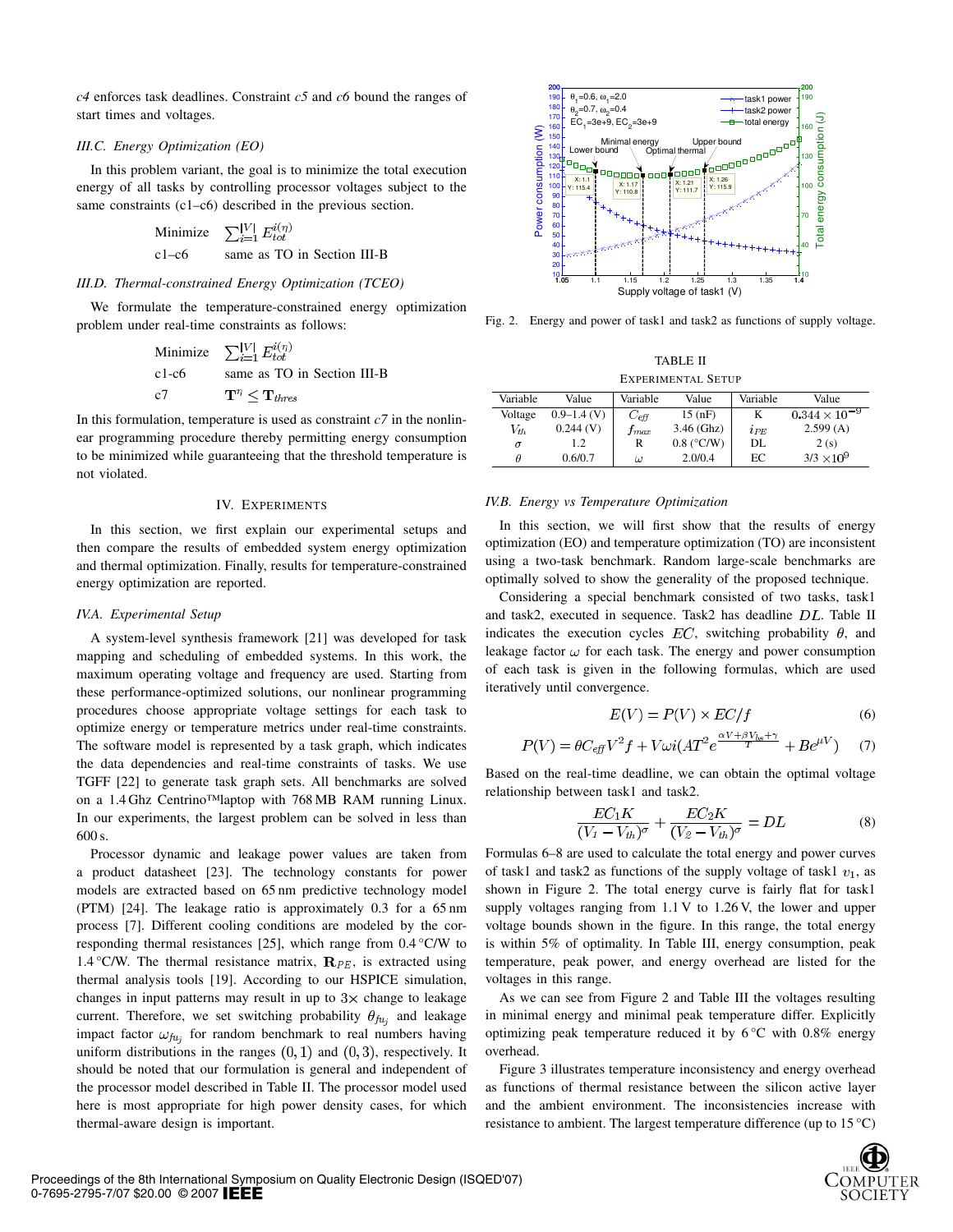

Fig. 3. Energy and thermal optimization inconsistency as a function of thermal resistance to ambient.

TABLE III EXPERIMENTAL RESULTS Optimization Energy  $T_{neab}$   $P_{neab}$  Overhead

| objective       | ັ<br>(J) | -----<br>(K) | -----<br>(W) | (%) |
|-----------------|----------|--------------|--------------|-----|
| Thermal optimal | 111.7    | 355          | 52.1         | 0.8 |
| Energy minimal  | 110.8    | 361          | 60.2         | 0.0 |
| Lower bound     | 115.4    | 380          | 83.5         | 4.2 |
| Upper bound     | 115.9    | 366          | 66.2         | 4.6 |

is observed in the poorest cooling conditions  $(1.4 \degree \text{C/W})$  with  $1.8\%$ energy overhead; the same power difference between optimal peak temperature and optimal energy voltage settings can result in higher temperature differences under poor cooling conditions.

Figure 4 illustrates the relationship between inconsistency in temperature and energy optimization and task power profile. The parameters of Task2 are held constant and the parameters of task1 are adjusted to change relative contribution of leakage to the total power consumption. In the high leakage case, the largest temperature difference (up to  $9.2 \degree C$ ) is observed for the case with 0.6% energy overhead. This can be explained by the fact that higher leakage makes the power curve change more dramatically as a function of supply voltage due to stronger power–temperature dependence. Therefore, the peak power difference and temperature difference become larger in the high leakage ratio case.

Table III indicates that a voltage assignment consuming nearly optimal energy can lead to an unnecessarily-high peak temperature. For example, the lower bound case can result in up to a  $25^{\circ}$ C increase in temperature. However, the energy overhead for that case is only 4.2%. It is well known that the optimal energy-efficient voltage selection problem in real processors with discrete voltage levels is NP-hard [9]. Therefore, heuristics are used. However, existing techniques only optimize energy consumption without considering temperature. Therefore, they can produce solutions with poor thermal characteristics, especially for embedded systems with high power density or poor cooling.

The two-task benchmark demonstrates that the results of thermal optimization and energy optimization are inconsistent and these inconsistencies depend on both the thermal resistance to the ambient and the leakage ratio. We will now determine whether these observations hold for large benchmarks. Each graph contains between 2 to 66 tasks, which are mapped on a dual-processor platform. The processor model and task parameters are decided based on the method described in Section IV-A.



Fig. 4. Energy and thermal optimization inconsistency as functions of leakage ratio.

|                                                        | <b>TABLE IV</b> |  |
|--------------------------------------------------------|-----------------|--|
| ENERGY CONSUMPTION UNDER DIFFERENT VS APPROACHES NODES |                 |  |

|                  |        | Energy |          |     | $T_{\mathit{max}}$  |           |
|------------------|--------|--------|----------|-----|---------------------|-----------|
| <b>Benchmark</b> | EO     | TO     | Overhead | EΩ  | TО                  | Reduction |
|                  | (J)    | J)     | (%)      | Κ   | $\langle K \rangle$ | 'K)       |
| TG1              | 408    | 416    | 2.0      | 389 | 375                 | 14        |
| TG <sub>2</sub>  | 243655 | 267737 | 9.0      | 365 | 361                 | 4         |
| TG <sub>3</sub>  | 279389 | 311949 | 10.4     | 398 | 390                 | 8         |
| TG4              | 747530 | 845558 | 11.6     | 397 | 379                 | 18.0      |
| Average          |        |        | 8.3      |     |                     | 11        |

As indicated in Table IV, there is a 4–18 °C temperature difference and a 2%–11.6% energy difference between optimal energy and optimal temperature solutions; our observations for the two-task case hold for these large benchmarks. The variation in difference among benchmarks is due to the randomly-selected task parameters, which affect the total power consumption and leakage ratio.

We can conclude that optimizing energy without temperature constraints may result in unnecessarily high temperatures, cooling costs, and reliability problems. Peak temperature should be explicitly constrained or optimized when cooling cost or temperature are important. The simultaneous optimization of energy and temperature based on a temperature-aware power model will be increasingly useful in the future as power density increases.

## *IV.C. Tradeoff Between Energy and Temperature*

In this section, we describe the results of our temperatureconstrained energy optimization method. When temperatureconstrained energy optimization is used, it is important to choose an appropriate temperature bound. If the bound is too loose, the system may operate at an unnecessary-high temperature. If it is too tight, it may not be possible to find a feasible solution or the energy consumption might be increased. In Figure 5 the results of optimizing energy, optimizing temperature, and optimizing energy under temperature constraints for benchmark TG1 are shown. The minimal energy point is determined by the energy optimization procedure. This provides a lower-bound on the energy consumption for use in temperatureconstrained energy optimization. The lower bound on temperature point is determined by the temperature optimization procedure. Different solutions between the optimal energy and optimal temperature solutions are produced by providing different temperature bounds to the temperature-constrained energy optimization procedure. If 381 K is the temperature threshold, the optimal energy value 409.1 J, which implies a  $8^{\circ}$ C temperature reduction and 0.27% energy overhead